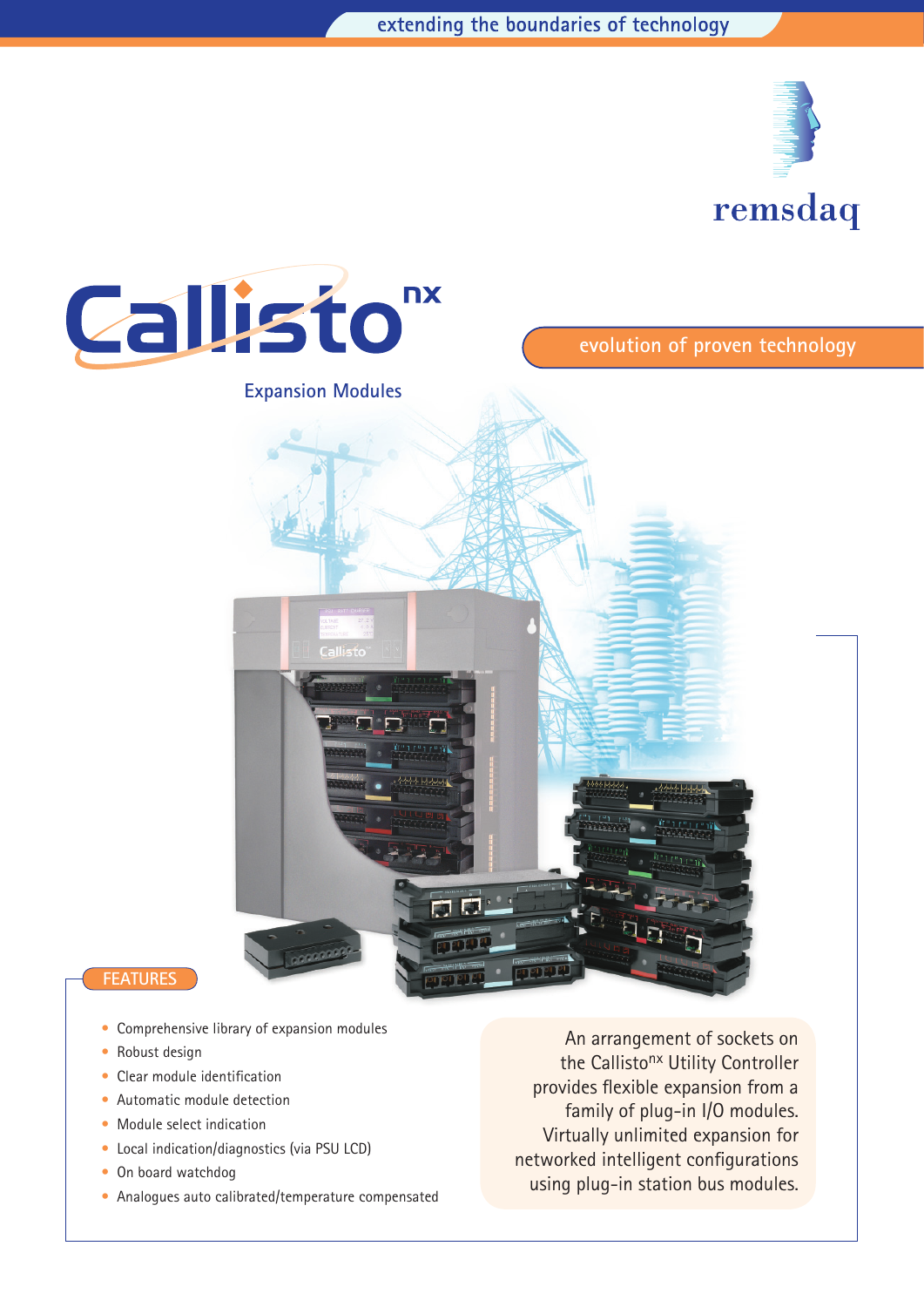# **I/O Expandability**

### **16 Digital Input Module**

- Optically isolated inputs
- Inputs configurable on a per point basis
- 1 ms SOE time-tagging
- Support of Form A, B and C accumulators
- Configurable de-bounce and anti-chatter filters
- Bipolar inputs for positive or negative ground supply
- Wide range of input wetting voltages



# **6 DO Flex Output Module**

- Configurable relay outputs
- General purpose, secure SBO & double pole switched
- Isolation voltage coil to contact 5kV rms
- Long mechanical life



### **3 Voltage & Current AC Input Module**

- 16 bit resolution
- Accuracy 0.1% FSD (at 25ºC)
- 128 samples/cycle (minimum sample rate)
- Input range options: 0-150V rms or 0-325V rms
- Universal 1A or 5A CT ranges
- Isolated 3 CT termination module
- Minimal load burden 69µW (1A or 5A ranges)
- Over-current range up to 50 times nominal input



### **4 or 8 DC Analogue Input Module**

- 16 bit resolution
- Accuracy 0.1% FSD (at 25°C)
- High common mode and differential mode rejection ratio



## **8 T/C DO (low voltage) Output Module**

- Welded contact detection
- High density design



## **3 or 6 AC Current CT Module**

- Universal 1A or 5A ranges
- 16 bit resolution
- Accuracy 0.1% FSD (at 25°C)
- Overcurrent measurement up to 40 times nominal input (1% FSD)
- Isolated 3 CT termination module
- Minimal load burden 69µW (1A or 5A ranges)
- Over-current range up to 50 times nominal input





### **Actuator Interface Module**

- DI and DO to automate one switch actuator (typically)
- Up to six switches per Utility Controller
- Tri-colour LED indicators for switch position